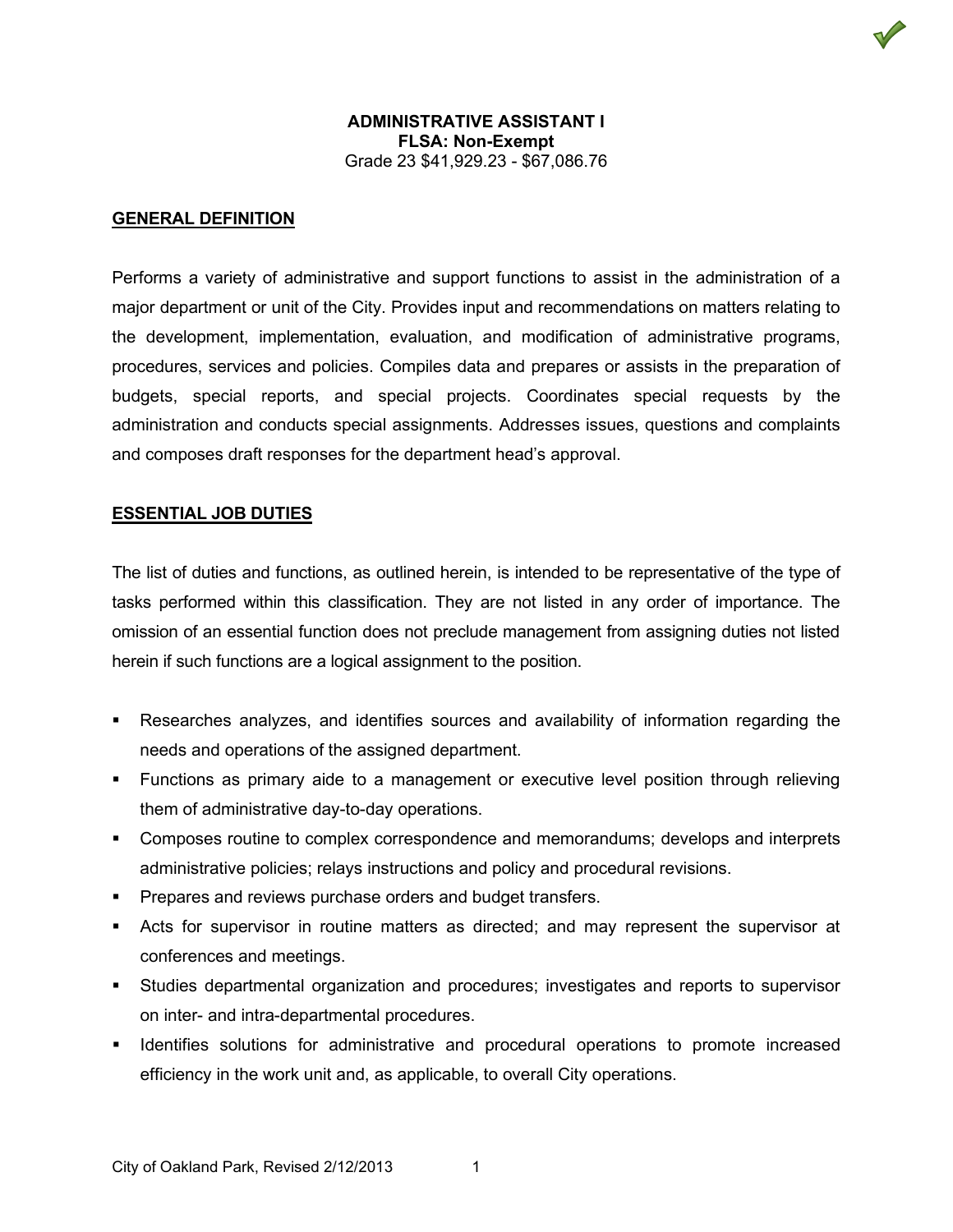- Conducts assigned and special projects research, procedural and administrative studies and prepares reports embodying proposed or recommended solutions of courses of action.
- **IDENT IDENT IS A LOCATE THE IDENT IS NOTEN IS NOTEN.** I dentifies the need for and the need for and the locating formats, and operating forms and procedures.
- Assists as required in planning and coordinating work on the preparation of administrative budgets; analyzes departmental budget requests.
- Represents the City as directed in various public information capacities, to inform the public of City policies, procedures, and operations.
- Responds to inquiries and concerns regarding departmental functions; answers telephone calls from the public and City staff and provides resolution or directs to appropriate entity.
- Coordinates, manages, tracks and provides regular reporting regarding various budget and financial records of the department.
- Reviews, evaluates and reports on a variety of statistical and related analyses data; prepares complex reports utilizing computer capabilities for automated reporting and graphics display.
- Establishes and maintains effective working relationships with internal customers, external entities, and the general public.
- Requires regular attendance to scheduled work shifts.

# **KNOWLEDGE, SKILLS & ABILITIES**

- Considerable knowledge of public administration with particular reference to municipal administration and management.
- Considerable knowledge of research, analysis and sources and availability of information regarding municipal operations, including technical and statistical data sources information.
- Working knowledge of the operations, functions, and policies of department within which work is to be performed.
- Comprehensive knowledge of business English, spelling, grammar, format, diction and style applied to written business correspondence.
- Ability to establish and maintain effective records maintenance and file management systems.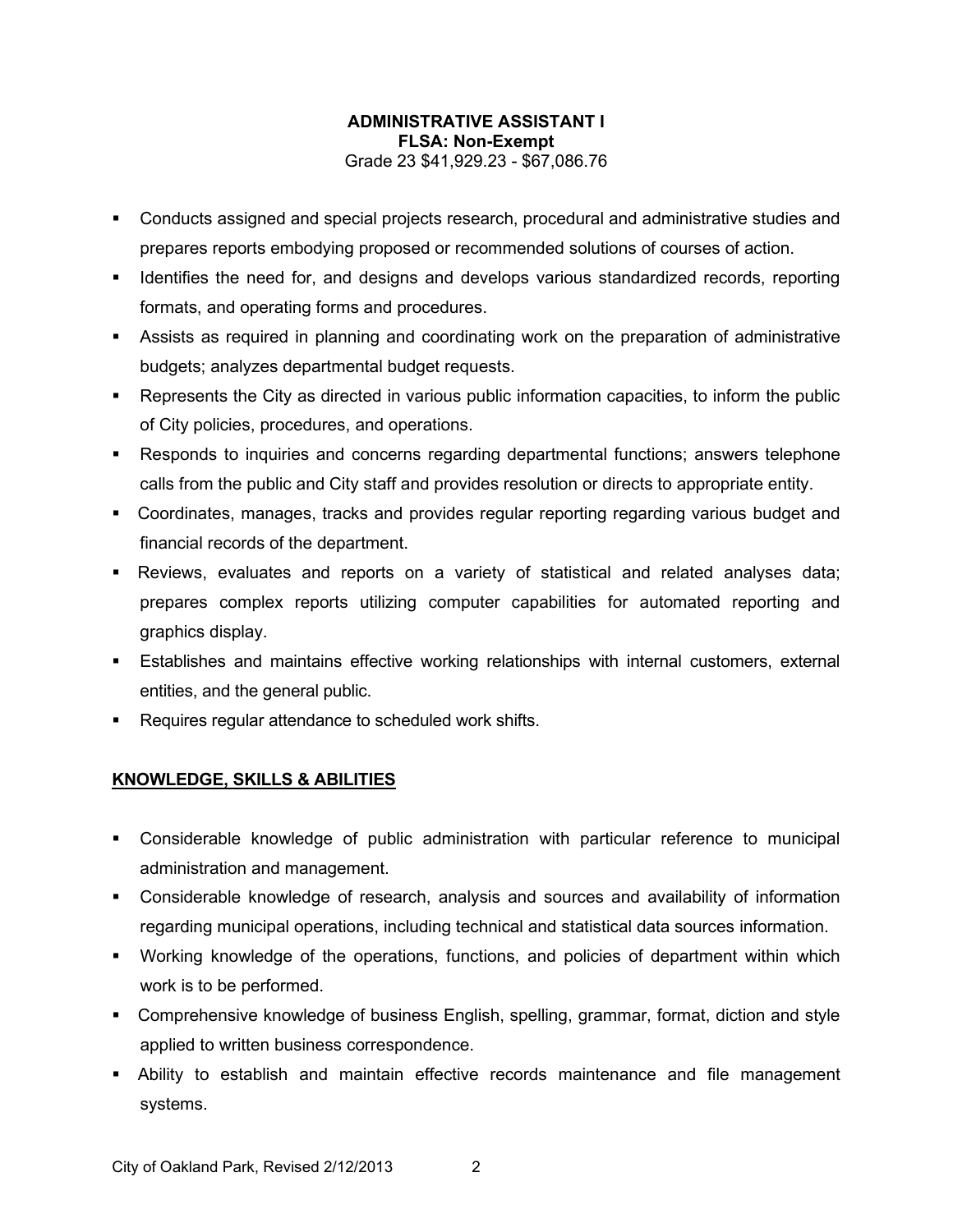- Ability to work independently under limited supervision on administratively complex tasks, with limited direction and guidance regarding the professional aspects of the work.
- Advanced oral and written communications skills for effectively responding to the public and presenting information on behalf of assigned department and/or the City.
- Advanced skills in the use and application of current automated standard office technologies and applications, e.g., personal computers, word processors, spreadsheet applications.

## **PHYSICAL REQUIREMENTS**

The City of Oakland Park is an Equal Opportunity Employer. In compliance with the Americans with Disabilities Act (42 U.S. C. 12101 et. seq.), the City of Oakland Park will provide reasonable accommodations to qualified individuals with disabilities and encourages both prospective and current employees to discuss potential accommodations with the employer. The physical demands described here are representative of those that must be met by an employee to successfully perform the essential functions of this job.

Tasks involve the ability to exert light physical effort in sedentary to light work, but which may involve some lifting, carrying, pushing and/or pulling of objects and materials of light weight (5- 15 pounds). Tasks may involve extended periods of time at a keyboard or workstation. Work is performed in usual office conditions with rare exposure to disagreeable environmental factors. Some tasks require visual abilities. Some tasks require oral communications ability.

## **MINIMUM ACCEPTABLE EDUCATION, TRAINING & EXPERIENCE**

Associate's degree from an accredited college or university with course work emphasis in business management, business administration, office support technology, or related field; with 3 years of progressively responsible experience in administrative support functions, the majority of which shall be acquired as the primary support for a management level position. Bachelor's degree may substitute for 2 years of the required experience.

A review of this position has excluded the marginal functions of the position that are incidental to the performance of fundamental job duties. All duties and responsibilities are essential job